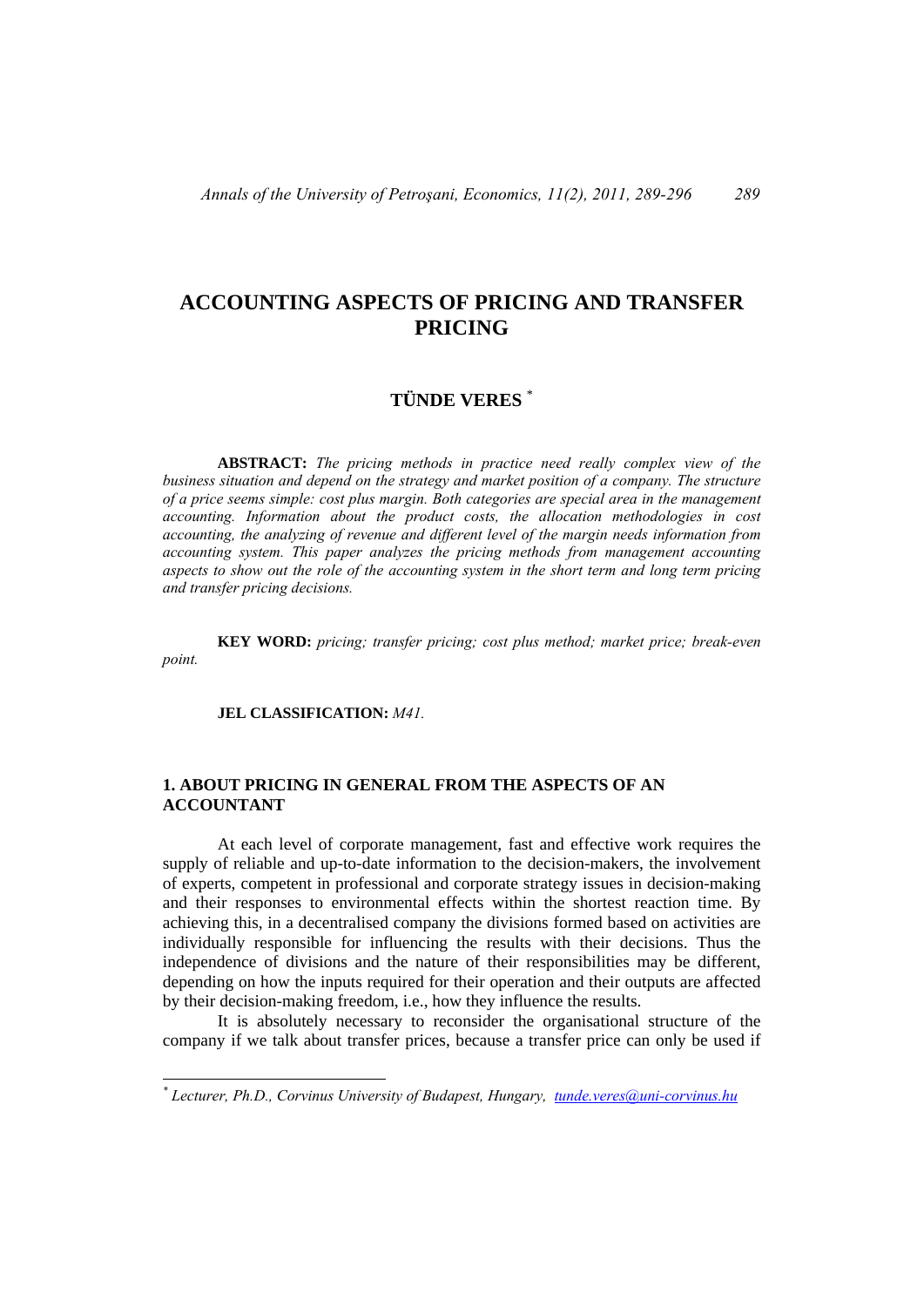the appropriate system of responsibilities is put in place. These days this issue is becoming increasingly important. Respect for international guidelines and the coordination of the national tax systems accordingly become increasingly important, and the documentation of co-operation is an even greater challenge with regard to domestic corporate groups. Naturally, financial management considers the transfer price issue important with regard to tax regulations and sanctions, yet transfer prices are much more widely related to accounting.

 The prices of issued products and performed services are entered into the accounting information system through the sales revenues of the enterprise. The sales revenue is a fundamental component of one of the most important accounting documents therefore the issue of pricing is especially important in financial accounting. On the other hand, management accounting, which performs the internal information supply functions of accounting for the most extensive analysis and planning of the activity, relies on the prices and the external and internal environmental factors affecting them. However, as the realisation is fundamentally related to the output of the enterprise (sales), a lot of functions relate to pricing which are important in production and sales. This topic is not clearly an accounting topic, it must be managed within the complex system of corporate governance. However, below I shall still try to identify the criteria applicable to pricing from the point of an accountant.

#### **2. PRICING METHODS**

 The category and process of pricing is a rather complex issue. With their output, enterprises obviously intend to cover their resource consumption and all other expenses related to their operation, yet they cannot achieve long-term profitable operation without the consideration of the market factors, relying only on the internal information system. Consequently, there are two basic theoretical pricing methods, the cost-based and the market-based pricing.

 The *cost-based* method is a seemingly easy method based on costs and the expected profit. On the other hand, both categories require a wide information base and a diversified analysis. The cost content is fundamentally based on the historic value of the product. The direct resource requirement of the historic value can generally be measured well, yet naturally the price must also cover the expenses which cannot be directly allocated to the product or activity for the purpose of long-term operation. Consequently, the allocation of the expenses classified as general expenses requires the reconsideration of the processes. With regard to general expenses, the traditional cost calculation can be mentioned among the allocation options, during which the general expenses are allocated to the cost bearer based on a selected cost characteristic, but we can also opt for the ABC (Activity Based Costing) cost allocation, during which the cost drivers, influencing most the serving processes, are used as the basis of allocation. However, as pricing does not take place subsequently, based on the actual data of the production process, the cost structure and cost information can be used consistently only on an empirical basis, by taking into account the future estimated impacts and using a thorough planning system. Naturally, on the one hand, this inspires experts to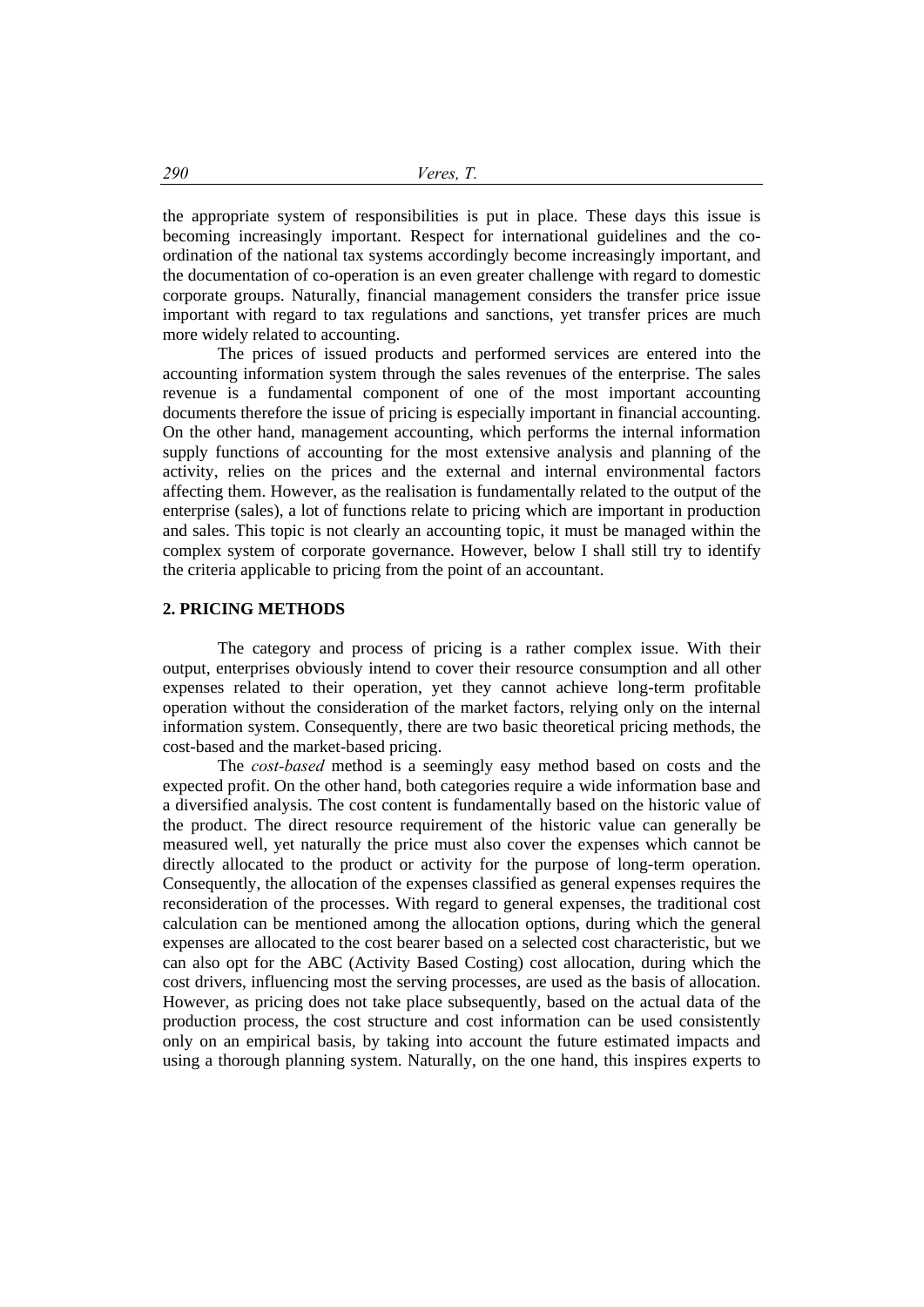think prudently and, on the other hand, it also calls for the application of some standard in order to simplify the calculation process.

 Whenever prices are established, the market conditions must also be taken into account. It is important to assess the price acceptance and pricing policy of the market actors, i.e., the conduct, price sensitivity and pricing practice of the customers and competitors. In this context, the microeconomic model considers the estimated demand and supply functions the most important factors. However, there are numerous limits for that in practice. It is also true that no price can be established with sufficient profitability without the thorough knowledge of the market. The experts need to understand the market product structure, in which they sell their products in order to be able to assess the substitute products and the price reactions of the manufacturers and to also understand the decision-making habits of their customers. In other words, they must understand the other factors that also influence the purchases apart from price and can have an impact on the entire activity in terms of the product structure (material consumption, accessories, function, quality, etc.) and sales processes (advertising, other marketing-type relationship with the consumer, etc.).

 In market-based pricing, the cost structure, with the help of which the expected profit can be achieved, is established on the basis of the price formed according to the market information. This concept refers back to the target cost calculation topic, where the historic value of the product is established on the basis of market information, by taking into account the customers' requirements in terms of quality, related services, durability and substitution. In this context, the required profit is an exciting issue. The profit can be defined by combining several factors. The required profit is a key issue mainly for those stakeholders who measure the activities of the enterprise in the profit or their profit share. The degree of profitability is limited by their interest in the profit, yet the volume of the budgeted costs represent a minimum limit too, because the manufacturing of a product requires certain resources, which may be changed only by deteriorating quality or functionality if the intention is to increase the profit.

## **3. LONG AND SHORT TERM THINKING IN PRICING**

 It is obvious that these two methods cannot be the pure basis of a pricing policy at an enterprise, but the preference order can be established by applying some key factors. On the one hand, the market share of the enterprise limits its pricing conduct. A company with a considerable market share has a price setting position in cost calculation and in the establishment of the historic value of the product compared to another enterprise which must fit into its cost and income budget on the basis of the market prices. According to the price setting role, the enterprise may define the historic value of the product by integrating the actual resource requirement and define its price on the basis of the principle of covering the total costs, estimated on the basis of empirical experience and calculated with strategic steps.

 Short-term thinking practically applies to ad hoc contracts and irregular customer relations. In the sales activities of each enterprise there are ad hoc orders originating from irregular business activities of new customers or existing customers.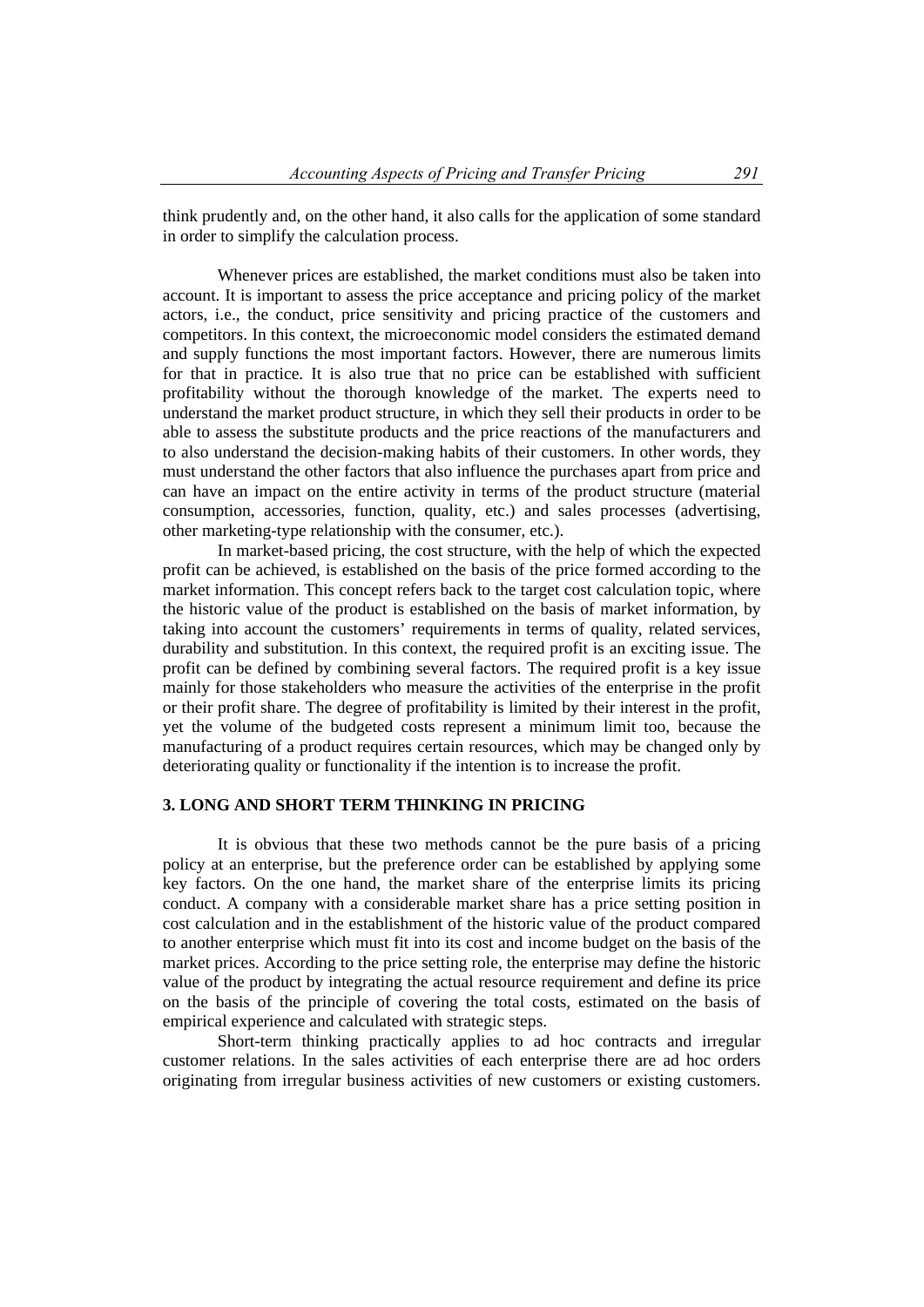Naturally, an enterprise with a price setting role has a much wider scope of competence also in this respect than enterprises that follow the prices because the maximum utilisation of the capacity limits is sufficient motivation for accepting an order. In this respect the pricing itself could be a special issue and instead of the general pricing model a price generated on the basis of the additional expenses for an order facilitating capacity utilisation could be an attractive offer. In general, the additional expenses can typically be considered the variable costs of the product. In this context, the cost content used in pricing could be significantly lower than in the pricing of a usual and ordinary trade relationship. The scope within which the enterprise can stretch itself in order to generate the profit margin included in the price must be defined not only on the basis of the information contained in the accounting records, because the understanding of the specific market conditions and factors causing the change relate to the competence of another enterprise management unit. Anyhow, accounting can provide the following information for decision-making:

- $\bullet$  the variable costs associated with the product (product service)
- $\bullet$  the degree of capacity utilisation
- $\bullet$  the output margin
- the output level at the break-even point
- the impact of capacity utilisation on the margin by product
- potential capacity enhancement due to special orders, its availability in time and its impact on the prime costs.

 For an enterprise that follows the prices in terms of its market position, this problem concentrates more on the need of understanding the capacity limits. With regard to fixed market prices, the enterprise could be open to any business relationship that can provide sufficient profit for it. Naturally, the attempt is to increase capacity utilisation, and therefore the enterprise is fundamentally interested in accepting special orders up to the maximum of its potential capacity. The accounting impact of this will definitely be positive, providing that the enterprise still does not have any influence on pricing, because any price decrease would 'attract the anger' of the major market forces, which would be detrimental for its long-term presence.

#### **4. PROFIT MARGIN**

 Some sort of general pricing model needs to be developed in order to enable an enterprise to manage easily its decisions related to its output and market relations. In this context, the accounting information system can be used as the main information base. What information may be needed and how can the pricing framework be established in internal communication? First of all:

- The variable costs of products and activities must be understood. This method is covered in the Prime Cost Calculation Regulations (which is part of the Accounting Policy);
- The resource requirements of the operation of the enterprise, i.e., the general expenses of the company, without which market presence is unavoidable, also need to be understood;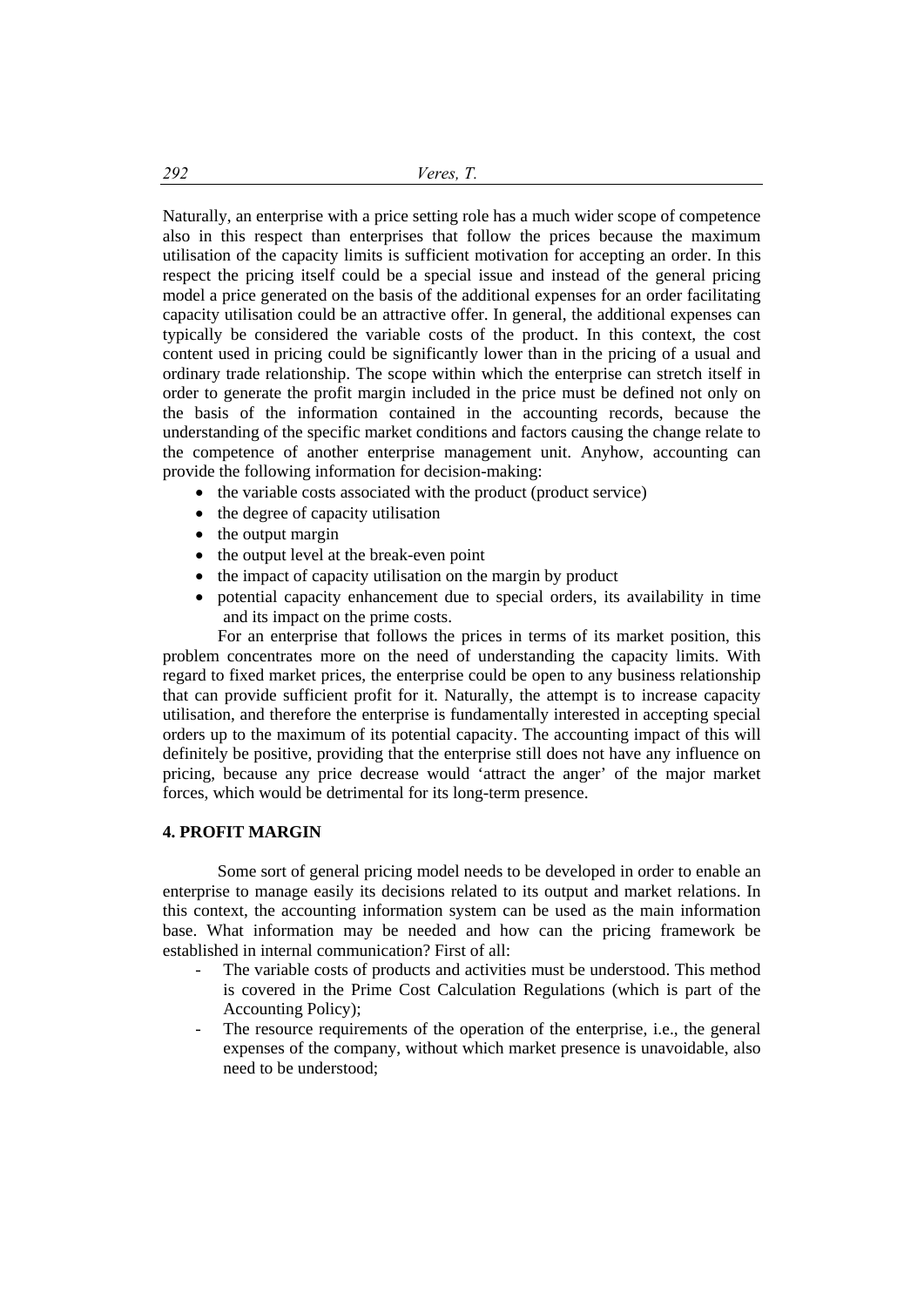The profitability requirement for achieving the strategic goals of the enterprise must also be calculated.

 In the market realisation process, the product issuer intends to cover all the above factors with the price formed in the trading relationship, but the profit amount is the specific margin which covers the permanent costs of the activity and the income realised on the product. This can be identified on the basis of empirical data and the estimated changes of the fixed costs. However, on the basis of the accounting information system, the margin may be analysed further in order to make the fixed asset value required for the activity and the profit impacts of the serving processes clear. The assets required for operation must be interpreted more widely than the value of fixed assets and intangible assets. These asset groups naturally fix the company's funds for a longer term and naturally with regard to their return the analysis can be based on the profitability of the long-term financial investments. It needs to be noted that the amortisation of the invested asset value is usually an item appearing among the fixed costs to be covered, therefore the capacity utilisation level of those definitely influences the recovery period.

 However, tangible fixed assets and intangible assets represent only one area in the fixed asset value category, because the assets of the enterprise contain also components that are necessarily created in the operation, yet the improvement of their efficiency has a fundamental impact on the costs and income of the enterprise and the estimated profit, and therefore it should be interpreted as a factor affecting the pricing process. One issue is the inventories relating to the activities of the company and generating a warehousing demand. The analysis of inventories is an important aspect of the review of the financing activities with regard to purchased and produced inventories. Not only because the liquid assets invested into the inventories were taken from other financing processes and with regard to short-term use the risk is more complex, but also because warehousing is a rather cost intensive activity. The adequate level of inventories, the resources required for their warehousing and the mitigation of the risk factors need to be planned thoroughly when prices are established.

 The volume of accounts receivable is also important in terms of the expenses of the trading process. The liquidity situation is a typical risk factor related to accounts receivable. On the other hand, the maintenance, or potential improvement of the turnover of accounts receivable, and the minimisation of loan losses require an effective customer monitoring and management system.

 Consequently, when an enterprise establishes its margin, it can strive for the recovery of the capital invested into the areas referred to above and to achieve the profit projected from the business in the form of the margin contained in the price. With thorough analyses, the ROI (return on investment) based pricing method can be applied effectively, forming the invested capital category according to the outlined capital components and calculating the appropriate risk factors into the expected recovery with regard to all categories. It is an important advantage that all capital fixing referred to above are typical factors in the corporate performance evaluation. Naturally, even so truly relevant return figures can be calculated only with longer-term data and a longer-term activity base, assuming a certain level of long-term capacity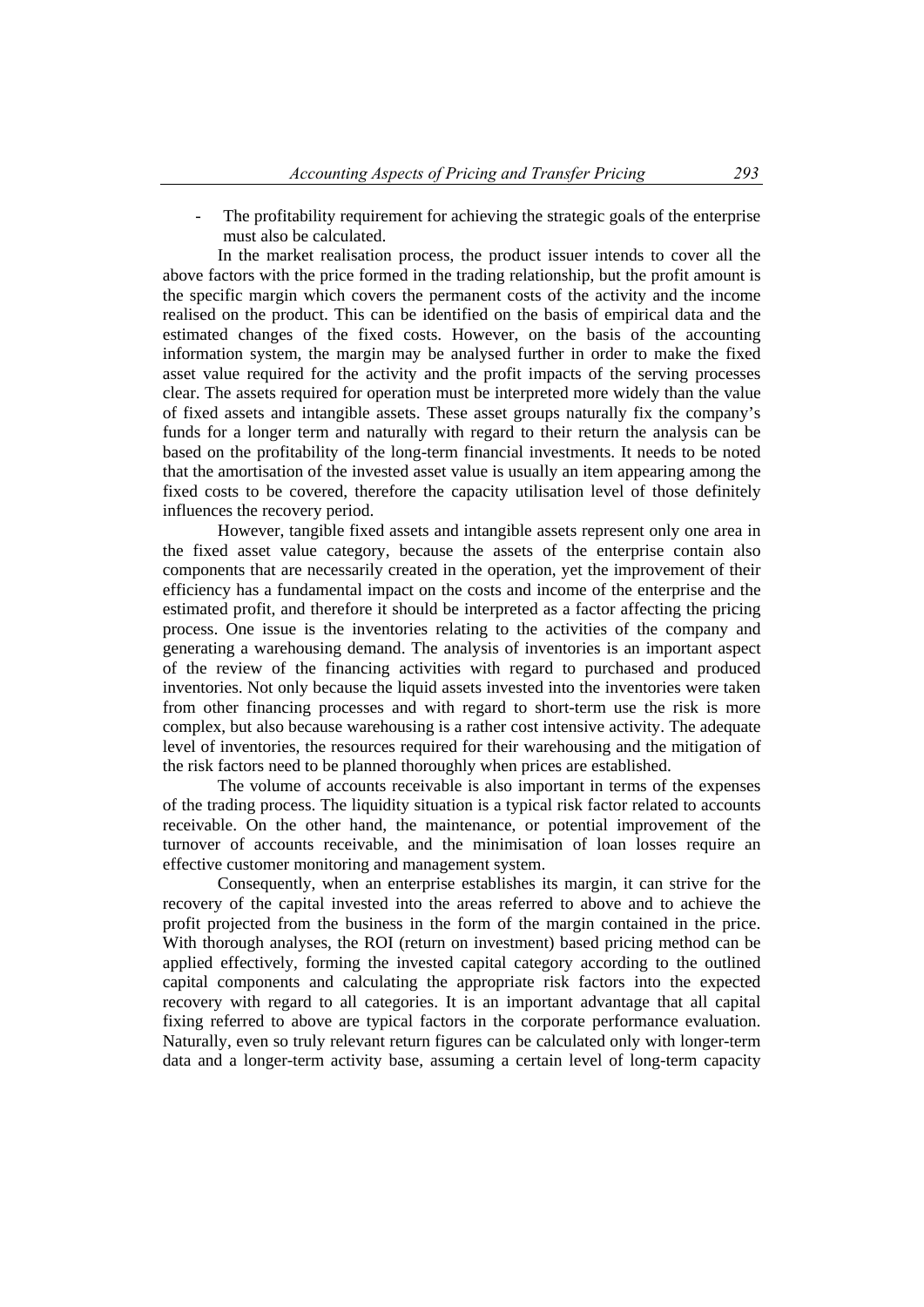utilisation. It is difficult to manage the impacts and changes of the economic environment, and pricing itself cannot be sufficiently flexible.

### **5. INTRA-COMPANY PRICING RELATED TO TRADING RELATIONS**

 Pricing is an especially exciting aspect of the intra-company trading relations. Naturally, intra-company trade relations take place only if the corporate activities are performed in separate organisational units and these units are interested in making profit and their performance measurement depends fundamentally on their profit impact, influenced by their decision-making responsibilities. It is definitely important to indicate that naturally the internal sales prices are assessed assuming that the purpose is to establish a price that has some profit content, otherwise we could only talk about cost allocation. Under such conditions, the organisational units can apply the pricing methods referred to above with regard to the services rendered and goods sold to each other, i.e., they can use market-based pricing and cost-based pricing. However, the application of these basic types is interpreted differently than their general concept.

 With regard to *cost-based pricing,* the accurate prime cost calculation is as important for internal sales as for external sales, and, in fact, certain cost elements can be avoided through the co-ordination of certain partial processes of the entire activity. Typically those costs can be included in this category which incur in the sales process of the product, with regard to certain special customer requirements. The examples could include the costs of packaging, transportation or supply of information to customers, which are not required due to internal use, or can be simplified. However, even in cost-based pricing it is important to integrate into the price the fixed costs required for the long-term operation of the enterprise and to consider also the degree of capacity utilisation. If the function of a particular organisational unit is to ensure the operation of the entire enterprise then, naturally, the maximum capacity must be built in line with the capacity of the other units. Otherwise, on the basis of internal prices, too high fixed costs must be assumed, which may result in a distorted historic value. Even in such cases it is necessary to consider seriously the margin of the price, because the thus calculated margin will be practically the distribution of the total companylevel margin among the divisions. Naturally, the divisions may have an impact on the amount of profit based on their decision on internal efficiency, but the consideration of the costs required for the activities is always important in the selection of the average margin. As an example, let us assume an enterprise with two divisions, one of which manufactures and the other one performs distribution tasks. If the activities of the manufacturing division also contain product development, then the costs of product development represent a considerable amount of general expenses which must be taken into account during the distribution of the margin earned at company level. Otherwise, the internal conflicts will have a detrimental influence on the total company interests.

 According to the research results, the internal prices are established most frequently with the total cost based pricing method. However, if an internal supplier has a trading relationship with several internal customers, the total cost content is not necessarily a good basis, because the services assisting the activities of the division are not always used equally. Naturally, a solution could be activity-based cost allocation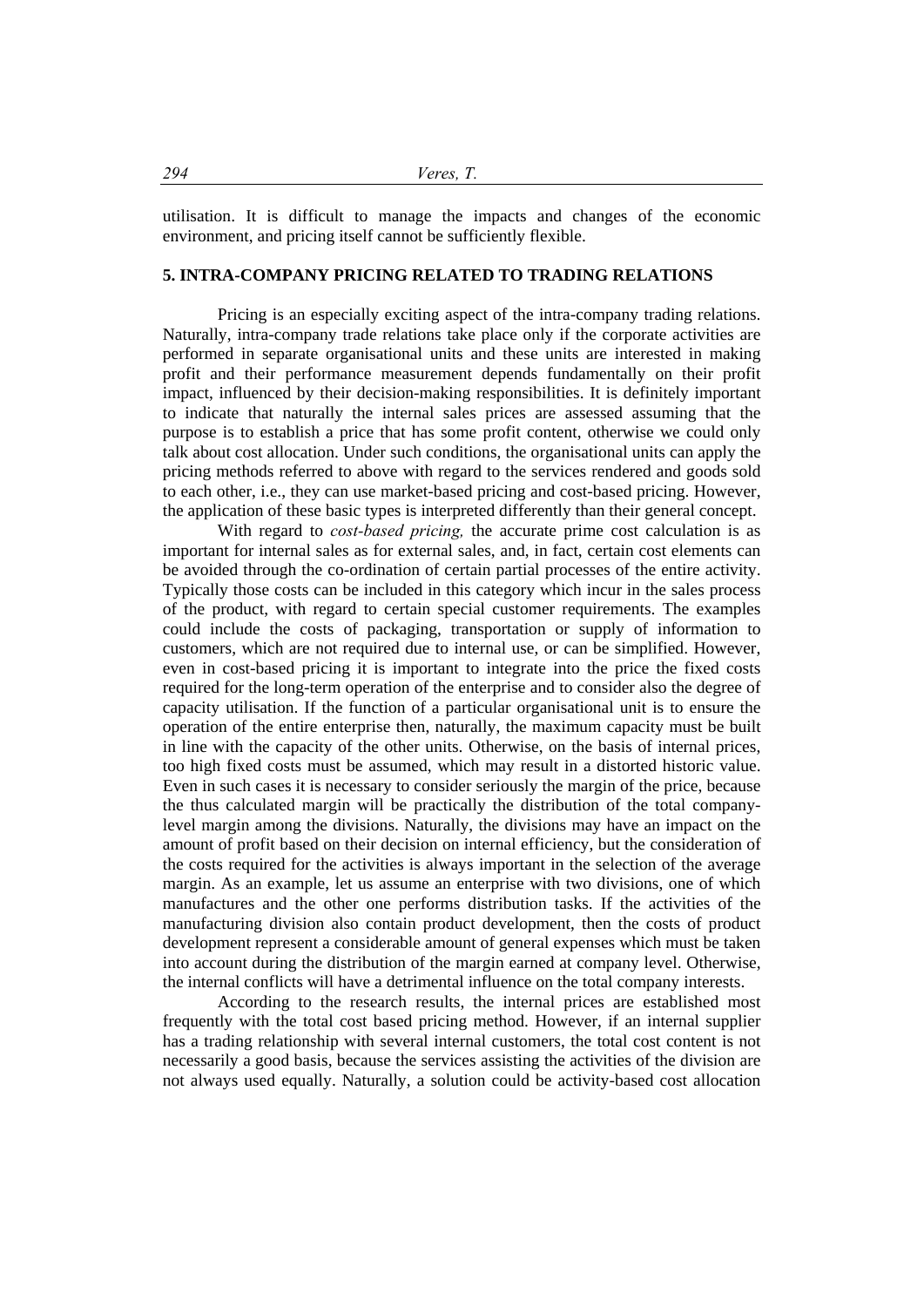and the planning of needs, thoroughly considered with regard to customer requirements.

 *The market-based pricing* can be applied in intra-company trading practices if the divisions of the company have full independence and maximum freedom in establishing their performance. In such cases they rely on reasonable criteria in purchasing their resources in order to achieve the maximum profit, i.e., they will opt for the lowest possible price. This means the review of the offers of the market actors. With regard to market prices, the pricing structure should be reviewed not only from the aspect of the internal purchaser, but also from the aspect of the sales unit. As the market realisation process is a factor generating basic performance for a division operating as a profit centre, it is a natural process to select the best sales opportunities in line with the better utilisation of the capacities.

 What price range can the seller and the buyer envisage in relation to intracompany sales? The ceiling of the price range is determined by the customer, because he will not pay more than the lowest price available at external suppliers. The upper range can be more flexible, depending on the capacity utilisation level at which the seller can operate his activity. Consequently, with maximum capacity utilisation for longer-term contracts, the range can be narrowed until it reaches the price established on the basis of the highest sales price on the market, taking into account the costs avoidable in internal sales and preferences given for the purpose of capacity utilisation.

 What was said above clearly indicates that in terms of settlement prices the accounting information system has a very important role, regardless whether we analyse the cost of the product, or the profit required for long-term, effective operation. On the other hand, co-operation among the divisions of the company is typically a long-term strategic interest, which requires consideration of the interests of the divisions and the establishment of incentive systems with regard to transfer prices. The data provided by the accounting information system are important not only for the contents of those expenses, but also in the selection of the methodology applied to performance measurement. However, in internal price negotiations the thorough knowledge of external market prices is also necessary, which must always be taken into account in internal co-operation.

## **6. SUMMARY**

 *In summary,* the accounting information system has a fundamental role in pricing, as it fully grasps all processes of the business activities in terms of accounting. The price cannot be established without management accounting or cost accounting analyses. Although the financial statements disclose very little information in this respect, it is important for each enterprise to insist on a structure that supports pricing when it establishes its internal calculation system. It is also true if the divisions of the company realise the profit of their activities on the internal market and, in fact, profitability and expenditure become even more important in this case due to the performance measurement interests formed in line with the responsibilities of the division.